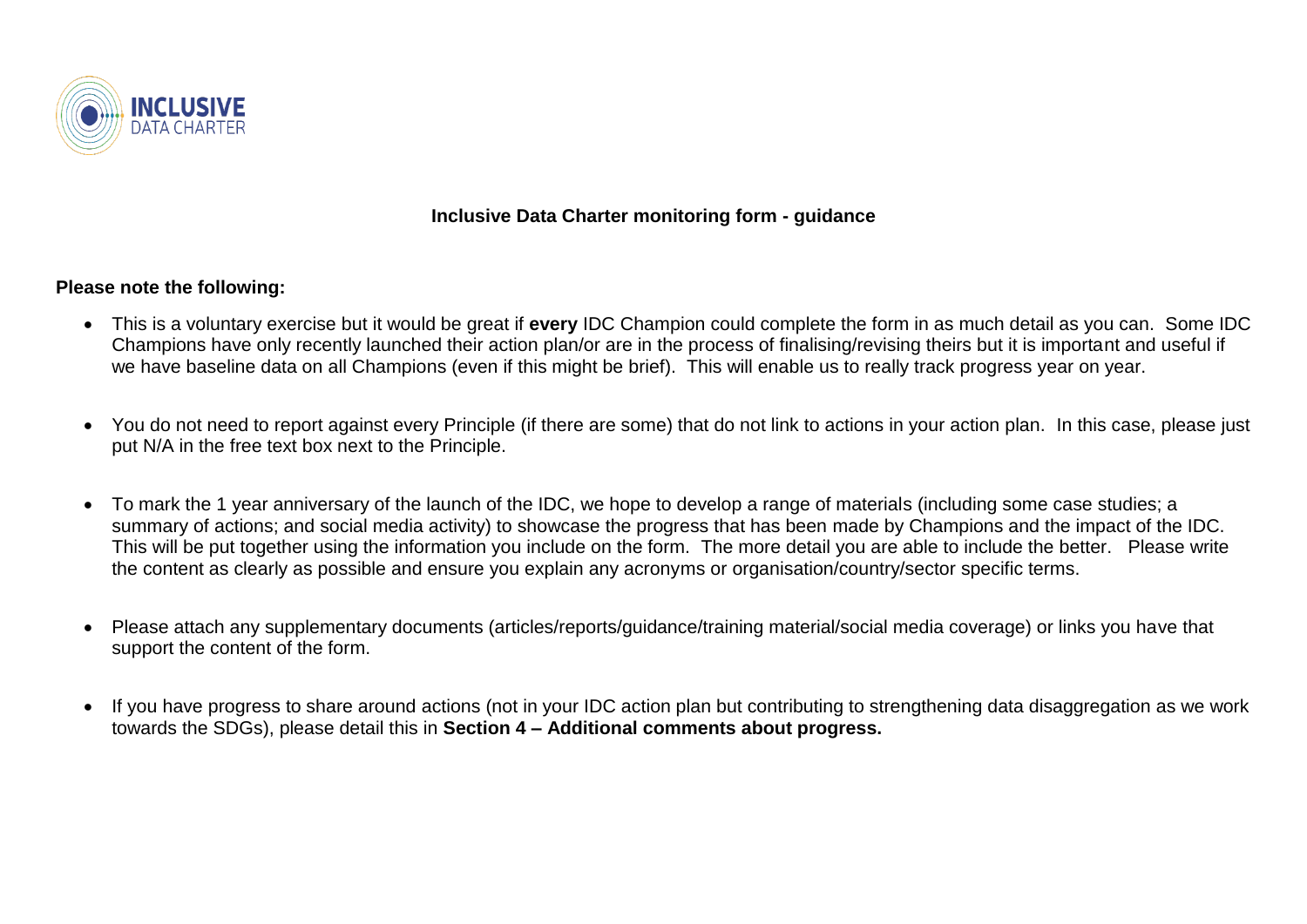|                                                                                                                                  | <b>INCLUSIVE DATA CHARTER INITIATIVE (ANNUAL MONITORING) 2019</b>             |                                        |                                                                                                                                                                                                                                                                                                                                                                                                                                                                                                                                                                                                                                                                                                                                                                                                                           |  |
|----------------------------------------------------------------------------------------------------------------------------------|-------------------------------------------------------------------------------|----------------------------------------|---------------------------------------------------------------------------------------------------------------------------------------------------------------------------------------------------------------------------------------------------------------------------------------------------------------------------------------------------------------------------------------------------------------------------------------------------------------------------------------------------------------------------------------------------------------------------------------------------------------------------------------------------------------------------------------------------------------------------------------------------------------------------------------------------------------------------|--|
| <b>Name of IDC Champion:</b>                                                                                                     |                                                                               | <b>Philippine Statistics Authority</b> |                                                                                                                                                                                                                                                                                                                                                                                                                                                                                                                                                                                                                                                                                                                                                                                                                           |  |
|                                                                                                                                  | Date that your IDC action                                                     | 07/17/2018                             |                                                                                                                                                                                                                                                                                                                                                                                                                                                                                                                                                                                                                                                                                                                                                                                                                           |  |
|                                                                                                                                  | plan was published:                                                           |                                        |                                                                                                                                                                                                                                                                                                                                                                                                                                                                                                                                                                                                                                                                                                                                                                                                                           |  |
|                                                                                                                                  | Date of submission of                                                         | 06/26/2019                             |                                                                                                                                                                                                                                                                                                                                                                                                                                                                                                                                                                                                                                                                                                                                                                                                                           |  |
|                                                                                                                                  | this monitoring form:                                                         |                                        |                                                                                                                                                                                                                                                                                                                                                                                                                                                                                                                                                                                                                                                                                                                                                                                                                           |  |
|                                                                                                                                  | Name of person                                                                |                                        | CANDIDO J. ASTROLOGO, JR., PATRICIA ANNE R. SAN BUENAVENTURA, MICHELLE P. ROBLES                                                                                                                                                                                                                                                                                                                                                                                                                                                                                                                                                                                                                                                                                                                                          |  |
| responsible for                                                                                                                  |                                                                               |                                        |                                                                                                                                                                                                                                                                                                                                                                                                                                                                                                                                                                                                                                                                                                                                                                                                                           |  |
|                                                                                                                                  | completing your IDC                                                           |                                        |                                                                                                                                                                                                                                                                                                                                                                                                                                                                                                                                                                                                                                                                                                                                                                                                                           |  |
|                                                                                                                                  | monitoring form:                                                              |                                        |                                                                                                                                                                                                                                                                                                                                                                                                                                                                                                                                                                                                                                                                                                                                                                                                                           |  |
| Before you complete this form, please refer to the guidance above. Please return the form to Linsey (Iwinter@sightsavers.org) by |                                                                               |                                        | Friday 14 June.                                                                                                                                                                                                                                                                                                                                                                                                                                                                                                                                                                                                                                                                                                                                                                                                           |  |
|                                                                                                                                  |                                                                               |                                        |                                                                                                                                                                                                                                                                                                                                                                                                                                                                                                                                                                                                                                                                                                                                                                                                                           |  |
|                                                                                                                                  | <b>1. PROGRESS - THE FIVE IDC PRINCIPLES</b>                                  |                                        |                                                                                                                                                                                                                                                                                                                                                                                                                                                                                                                                                                                                                                                                                                                                                                                                                           |  |
|                                                                                                                                  |                                                                               |                                        | SCORE 1. No Progress; 2. Some Progress; 3. On Track to Deliver; 4. Delivering a little faster than plan;<br>5. Delivering much                                                                                                                                                                                                                                                                                                                                                                                                                                                                                                                                                                                                                                                                                            |  |
| faster than plan                                                                                                                 |                                                                               |                                        |                                                                                                                                                                                                                                                                                                                                                                                                                                                                                                                                                                                                                                                                                                                                                                                                                           |  |
|                                                                                                                                  |                                                                               | <b>SCORE</b>                           | <b>ACTION PLAN PROGRESS (NARRATIVE).</b> Please describe key achievements in the past                                                                                                                                                                                                                                                                                                                                                                                                                                                                                                                                                                                                                                                                                                                                     |  |
|                                                                                                                                  |                                                                               |                                        | year or since you signed up to the Charter (in relation to each principle) and justify your                                                                                                                                                                                                                                                                                                                                                                                                                                                                                                                                                                                                                                                                                                                               |  |
|                                                                                                                                  |                                                                               |                                        | scoring. This should link to actions in your IDC action plan. Please attach any supporting                                                                                                                                                                                                                                                                                                                                                                                                                                                                                                                                                                                                                                                                                                                                |  |
|                                                                                                                                  |                                                                               |                                        | documents.                                                                                                                                                                                                                                                                                                                                                                                                                                                                                                                                                                                                                                                                                                                                                                                                                |  |
| 1.1                                                                                                                              | <b>Principle One -</b><br>All populations<br>must be included<br>in the data. | 2                                      | • The pilot census for the 2020 Census of Population and Housing (CPH) was conducted<br>on 29 April 2019 to 07 May 2019. The insights gathered from the pilot census provided<br>for the improvements needed in the design of CPH forms.<br>The said pilot census included questions on age, sex, disability, ethnicity and migration<br>status, which aim at satisfying disaggregation requirements in the Sustainable<br>Development Goals (SDGs) and as part of PSA's commitment to the Inclusive Data<br>Charter (IDC).<br>Further to this, geo-tagged locations were used in the computer-assisted personal<br>interviews (CAPI) undertaken during the pilot census. The geo-referenced locations of<br>population in the 2020 CPH will facilitate the generation of location disaggregated data<br>from the census. |  |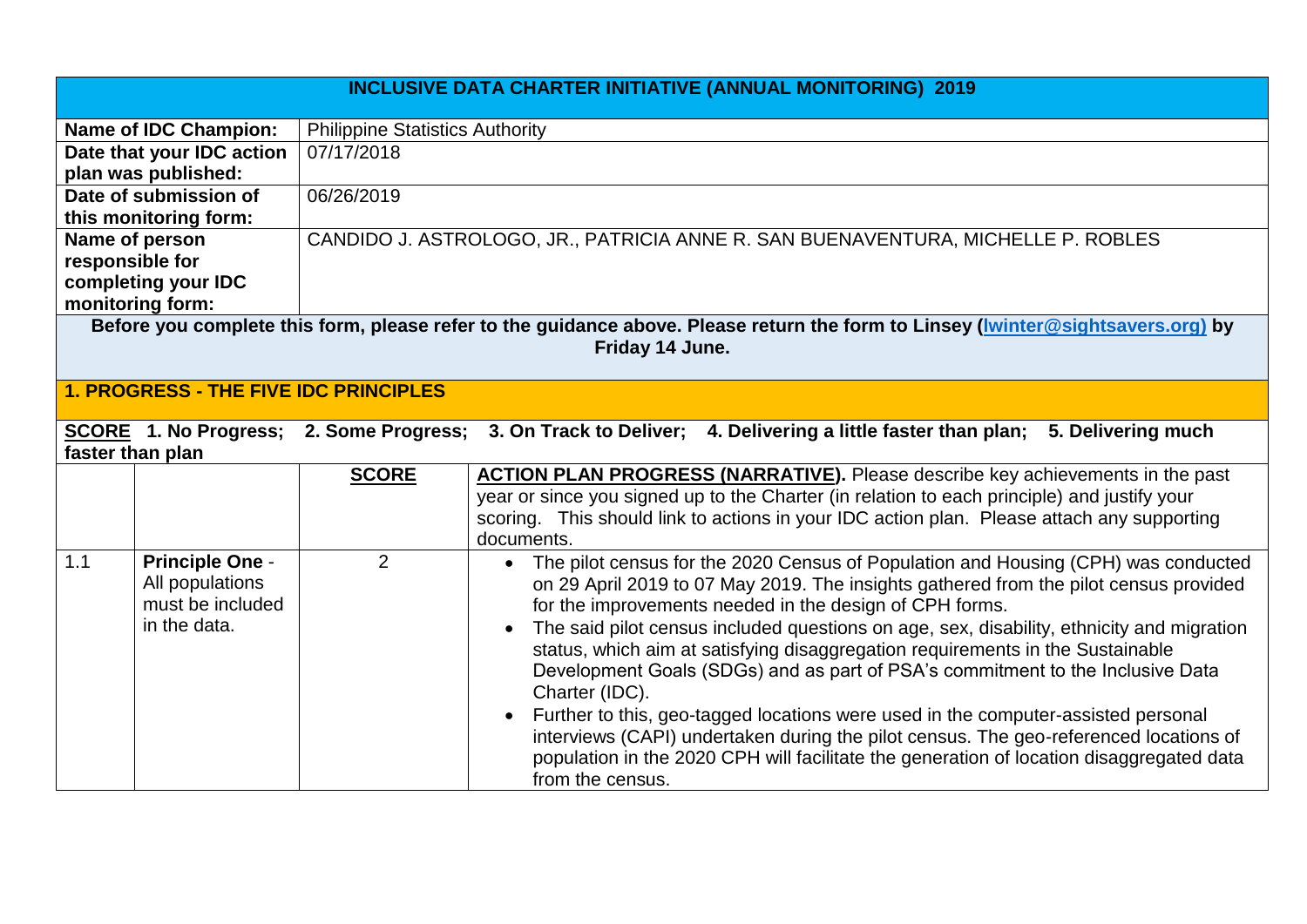|     |                                                                                                                                                      |   | • At present, 66% of the 155 Philippine SDG indicators have regional disaggregation;<br>42% of the indicators are available at the provincial level; and 84% of the indicators are<br>available with sex disaggregation.<br>The PSA will release in the 4th quarter of 2019 the generated population projections at<br>the provincial level based on the 2015 population.                                                                                                                                                                                                                                                                                                                                                                                                                                                                                                                                                                                                                                                                                                                                                                                                                                                                                                                                                                                                                                                                                                                                                                                                                                                                                                                                                                                                                                                                                                                                                                                                                                                                                                                                                                                                                                                                                                                                                                     |
|-----|------------------------------------------------------------------------------------------------------------------------------------------------------|---|-----------------------------------------------------------------------------------------------------------------------------------------------------------------------------------------------------------------------------------------------------------------------------------------------------------------------------------------------------------------------------------------------------------------------------------------------------------------------------------------------------------------------------------------------------------------------------------------------------------------------------------------------------------------------------------------------------------------------------------------------------------------------------------------------------------------------------------------------------------------------------------------------------------------------------------------------------------------------------------------------------------------------------------------------------------------------------------------------------------------------------------------------------------------------------------------------------------------------------------------------------------------------------------------------------------------------------------------------------------------------------------------------------------------------------------------------------------------------------------------------------------------------------------------------------------------------------------------------------------------------------------------------------------------------------------------------------------------------------------------------------------------------------------------------------------------------------------------------------------------------------------------------------------------------------------------------------------------------------------------------------------------------------------------------------------------------------------------------------------------------------------------------------------------------------------------------------------------------------------------------------------------------------------------------------------------------------------------------|
| 1.2 | <b>Principle Two -</b><br>All data should,<br>wherever<br>possible, be<br>disaggregated in<br>order to<br>accurately<br>describe all<br>populations. | 3 | The PSA has engaged with Asian Development Bank for the Data for Development<br>Project to focus on training PSA personnel to generate disaggregated data for SDGs.<br>Through the said project, several workshops and training programs were conducted,<br>which resulted in PSA staff being knowledgeable on small area estimation techniques<br>and in the use of statistical software programs to process big data that can be applied to<br>generate statistics for the SDGs.<br>The PSA, in partnership with Philippine Statistical Research and Training Institute<br>(PSRTI) and Department of the Interior and Local Government (DILG), has conducted<br>SDG seminar series in selected regions to assess the availability of data for SDG<br>indicators, and capacitate the Local Government Units (LGUs) on interpreting data<br>generated for the SDGs. In 2018, the SDG Seminar 1 was already conducted in 10<br>regions, and will resume to remaining regions starting June 2019.<br>In 2018, the PSA through the Statistical Survey Review and Clearance System<br>(SSRCS) provided assistance in the enhancement of the Local Migration Information<br>System (LMIS) of the Commission on Population. The LMIS examines the population,<br>specifically migrants in terms of their demographic characteristics, how they differ (or<br>are similar) with the non-migrants in terms of service requirements on health, education,<br>social and employment as well as their reasons for moving in the barangay and their<br>future prospects.<br>The Food and Nutrition Research Institute (FNRI) conducts the Expanded National<br>Nutrition Survey (ENNS) annually since 2018. The new sampling design of the ENNS<br>aims to generate provincial estimates on the nutritional status of Filipinos and special<br>population groups.<br>In 2018, the PSA started the use of the 2013 Master Sample (MS) for the Family<br>Income and Expenditure Survey (FIES). The use of the 2013 MS allows the PSA to<br>generate provincial estimates in the 2018 FIES.<br>The PSA piloted the compilation of Provincial Product Accounts (PPA) of Palawan in<br>2015. Simultaneous trainings and workshops were conducted to provide technical<br>assistance to the staff of the Local Government of Palawan on the compilation of PPA. |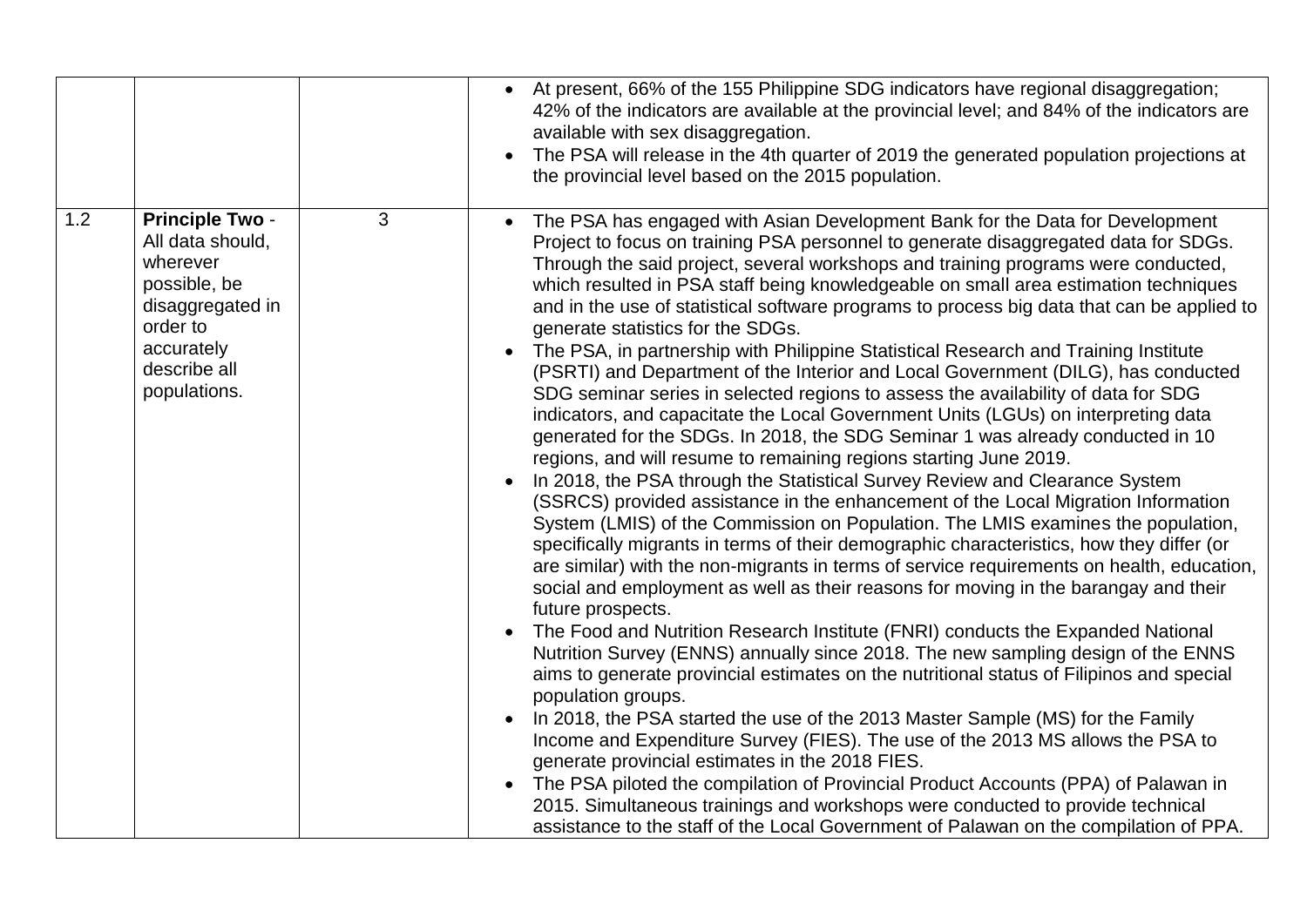|     |                                            |                | The results of the PPA of Palawan was officially released in October 2017 and is being<br>updated regularly by the PSA. The latest results can be accessed at:                      |
|-----|--------------------------------------------|----------------|-------------------------------------------------------------------------------------------------------------------------------------------------------------------------------------|
|     |                                            |                | https://psa.gov.ph/content/palawan-economy-grows-37-percent-2017. In addition, the                                                                                                  |
|     |                                            |                | PSA will also conduct initial activities in 2019 in one of the provinces in Cordillera                                                                                              |
|     |                                            |                | Administrative Region (CAR) to assess its potentials towards the compilation of                                                                                                     |
|     |                                            |                | provincial tourism satellite accounts.                                                                                                                                              |
| 1.3 | <b>Principle Three -</b><br>Data should be | 3              | The PSA SDG Team and the members of the Philippine Statistical System (PSS)<br>initiated an assessment on the availability of data sources of the 155 Philippine SDG                |
|     | drawn from all                             |                | indicators. The assessment revealed that there were indicators whose data could be                                                                                                  |
|     | available<br>sources.                      |                | sourced from multiple government agencies and in various data formats (i.e.,<br>administrative data, survey and census data). Per assessment of the Philippine                      |
|     |                                            |                | Statistical System (PSS), 66% of the 155 Philippine SDG indicators are generated from                                                                                               |
|     |                                            |                | administrative data; 23% are generated from surveys; 6% are produced from                                                                                                           |
|     |                                            |                | administrative data and census data; and 5% are generated using administrative data                                                                                                 |
|     |                                            |                | and survey data.                                                                                                                                                                    |
|     |                                            |                | The PSA made a preliminary study on the use of geospatial and road network data to                                                                                                  |
|     |                                            |                | generate statistics on SDG 9.1.1 - Proportion of the rural population who live within 2 km                                                                                          |
|     |                                            |                | of an all-season road (Rural Access Index). The said paper will be presented in the ISI                                                                                             |
|     |                                            |                | World Statistics Congress 2019 to be held on 18-23 August 2019.                                                                                                                     |
|     |                                            |                | The PSA has also engaged the Partnership in Statistics for Development in the 21 <sup>st</sup><br>Century (PARIS21) to explore the use of citizen-generated data from civil society |
|     |                                            |                | organizations to fill the data gaps and address inadequacies in data disaggregation in                                                                                              |
|     |                                            |                | the SDG indicators in the Philippines. The results of the country study will be released in                                                                                         |
|     |                                            |                | October 2019.                                                                                                                                                                       |
|     |                                            |                | The Department of Health in cooperation with EpiMetrics, Inc. made a study to explore                                                                                               |
|     |                                            |                | the use of big data for identifying social determinants of health, examining service                                                                                                |
|     |                                            |                | delivery networks and detecting fraud in claims. The study also aims to link data sets of                                                                                           |
|     |                                            |                | DOH offices with the various health programs.                                                                                                                                       |
| 1.4 | <b>Principle Four-</b>                     | $\overline{2}$ | The PSA Board issued the PSA Board Resolution No. 4 Series of 2016, "Enjoining                                                                                                      |
|     | Those                                      |                | Government Agencies to Provide Data Support to the Sustainable Development Goals."                                                                                                  |
|     | responsible for                            |                | This Resolution enjoins all concerned government instrumentalities to provide                                                                                                       |
|     | the collection of                          |                | necessary support to monitor the country's performance vis-à-vis the SDGs based on                                                                                                  |
|     | data and                                   |                | the indicator framework determined by National Economic and Development Authority                                                                                                   |
|     | production of                              |                | (NEDA), PSA, and other government agencies. Given the said resolution, the PSA has                                                                                                  |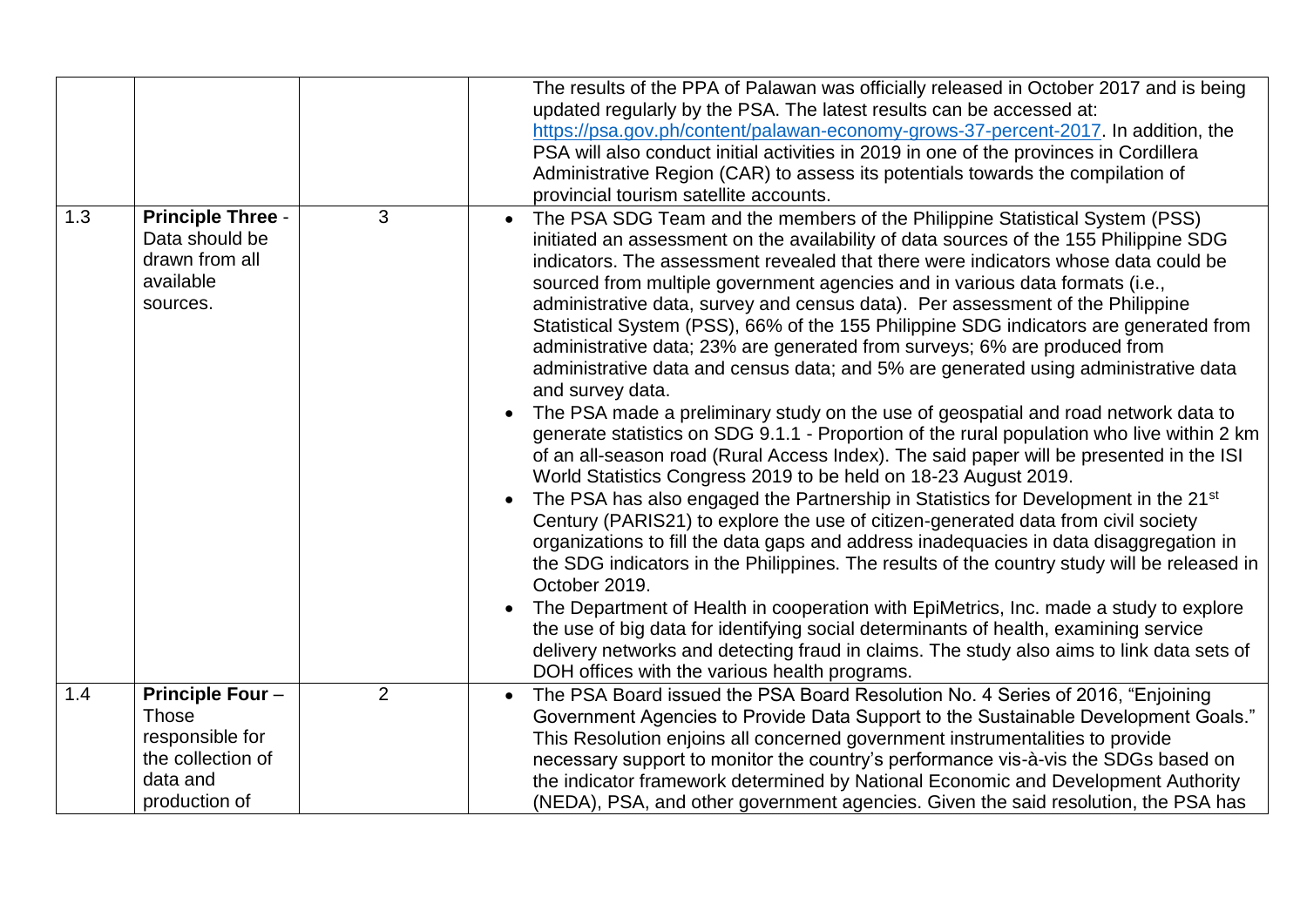| statistics must be<br>accountable.                                                                                                                                                                                       | established the SDG Indicators Focal Points (SDGIFP) which are composed of the<br>different agencies' focal points to the PSA on SDGs.<br>Also, the PSA SDG Team comprising of the advisers and sector specialists concerned<br>on the SDG indicators was created through the PSA Special Order No. 2017-02NS-<br>0329. The PSA SDG Team was created in order to carry out expeditiously the<br>responsibilities of the PSA as the official repository of the SDG indicators in the<br>Philippines and to promote an efficient implementation of the activities for the SDGs at<br>the PSS.                                                                                                                                                                                                                                                                                                                                                                                                                                                                                                                                                                                                                                                                                                                                                                                                                                              |  |  |
|--------------------------------------------------------------------------------------------------------------------------------------------------------------------------------------------------------------------------|------------------------------------------------------------------------------------------------------------------------------------------------------------------------------------------------------------------------------------------------------------------------------------------------------------------------------------------------------------------------------------------------------------------------------------------------------------------------------------------------------------------------------------------------------------------------------------------------------------------------------------------------------------------------------------------------------------------------------------------------------------------------------------------------------------------------------------------------------------------------------------------------------------------------------------------------------------------------------------------------------------------------------------------------------------------------------------------------------------------------------------------------------------------------------------------------------------------------------------------------------------------------------------------------------------------------------------------------------------------------------------------------------------------------------------------|--|--|
| 1.5<br><b>Principle Five -</b><br>Human and<br>technical capacity<br>to collect,<br>5analyse, and<br>use<br>disaggregated<br>data must be<br>improved,<br>including through<br>adequate and<br>sustainable<br>financing. | The PSA officials and staff attended the following meetings, training programs and<br>workshops in relation to improving SDG data disaggregation:<br>o Knowledge and Support Technical Assistance (KSTA) Data for Development<br>Inception Meeting and Workshop (ADB) – 28 May 2018 (Pasig City, Philippines)<br>Country Training Workshop on Data Disaggregation using Small Area Estimation<br>$\circ$<br>and Big Data Analytics (ADB) - 26-28 February 2019 (Pasig City, Philippines)<br>International Workshop on Data Disaggregation for SDGs (ADB, UNESCAP) -<br>$\circ$<br>26-30 January 2019 (Bangkok, Thailand)<br>Project Meeting on Measuring Human Mobility (UNSD) - 26-30 March 2019<br>$\circ$<br>(Tblisi, Georgia)<br>o Regional Training Course on Big Data for Sustainable Development (KOSTAT,<br>UNSIAP) - 15-19 April 2019 (Daejeon, Republic of Korea)<br>Regional Workshop on the ACSS Open Data Implementation Framework and Big<br>$\circ$<br>Data for Enhancing the ACSS Official Statistics (ARISE Plus, ASEAN) - 23-25<br>April 2019 (Singapore)<br>o Workshop of Quality on Statistics for SDG Indicators (UNSIAP) - 13-15 May 2019<br>(Chiba, Japan)<br>o E-Learning Course on Official Statistics for SDGs (UNESCAP, UNSIAP) - 1-31<br>May 2019<br>Regional Workshop on the Use of Mobile Phone Data for Official Statistics<br>$\circ$<br>(UNESCAP, BPS Indonesia) – 11-14 June 2019 (Jakarta, Indonesia) |  |  |
| 2. PROGRESS - OUTCOMES, OUTREACH AND ENGAGEMENT                                                                                                                                                                          |                                                                                                                                                                                                                                                                                                                                                                                                                                                                                                                                                                                                                                                                                                                                                                                                                                                                                                                                                                                                                                                                                                                                                                                                                                                                                                                                                                                                                                          |  |  |
| <b>OUTCOMES, OUTREACH AND ENGAGEMENT PROGRESS (NARRATIVE)</b> . Please describe in detail what you have done in relation to each                                                                                         |                                                                                                                                                                                                                                                                                                                                                                                                                                                                                                                                                                                                                                                                                                                                                                                                                                                                                                                                                                                                                                                                                                                                                                                                                                                                                                                                                                                                                                          |  |  |
|                                                                                                                                                                                                                          | question (over the past year or since you signed up to the IDC). Please attach any supporting documents.                                                                                                                                                                                                                                                                                                                                                                                                                                                                                                                                                                                                                                                                                                                                                                                                                                                                                                                                                                                                                                                                                                                                                                                                                                                                                                                                 |  |  |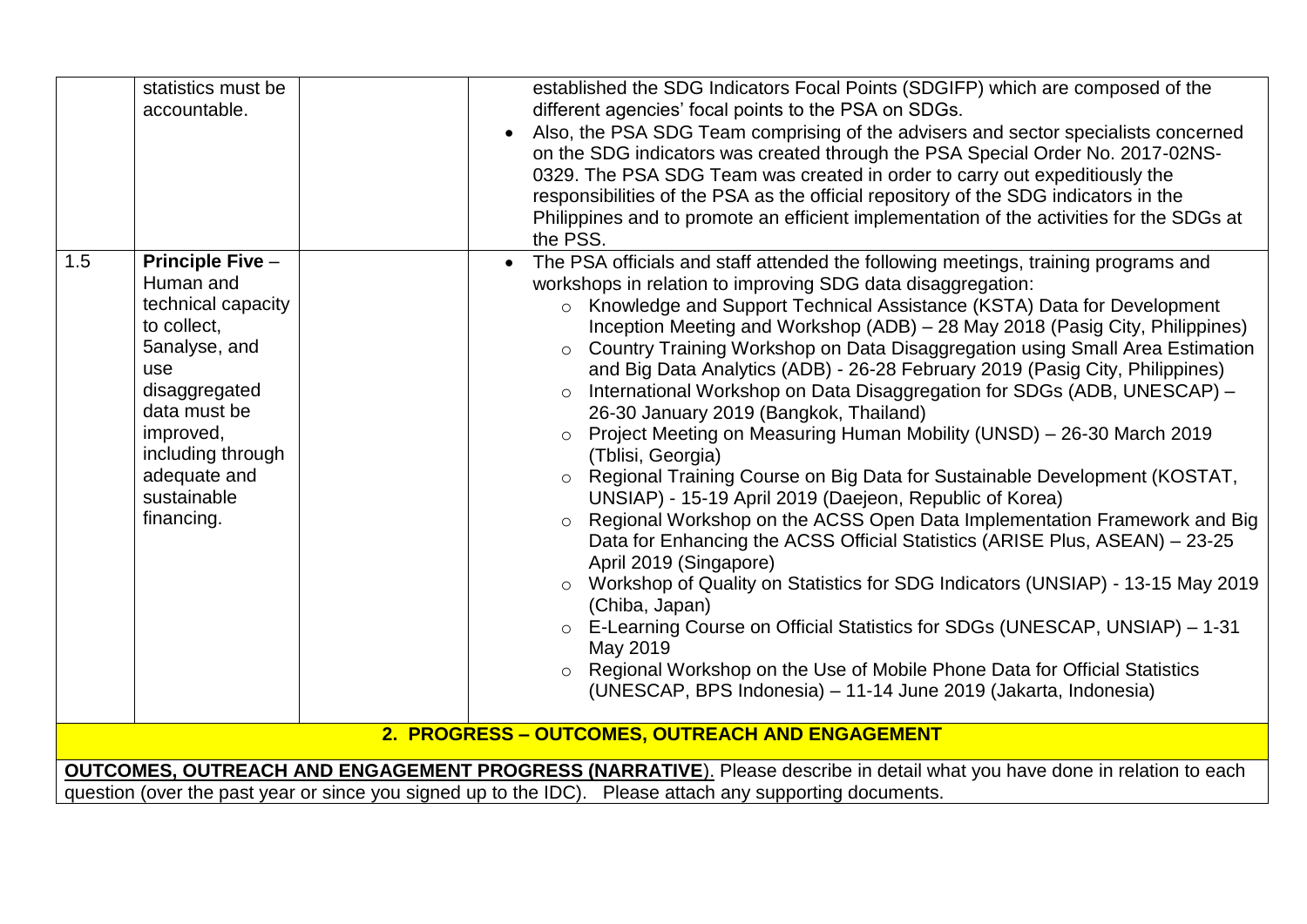| $\overline{2.1}$ | Has the progress<br>described in your<br>narrative<br>response above<br>(in section 1)<br>brought about<br>any change in<br>policy;<br>programmes;<br>and/or practice?                                     | As the action plan has been in place for only a year, it is still early to mention the benefits gained. However, one<br>important and matter is that the data producing agencies are now more aware of the importance of disaggregating<br>their statistics to more detailed disaggregation, particularly the sub-population groups indicated in the IDC. |                                                                                                                                                                                                                                               |
|------------------|------------------------------------------------------------------------------------------------------------------------------------------------------------------------------------------------------------|-----------------------------------------------------------------------------------------------------------------------------------------------------------------------------------------------------------------------------------------------------------------------------------------------------------------------------------------------------------|-----------------------------------------------------------------------------------------------------------------------------------------------------------------------------------------------------------------------------------------------|
|                  | This could be<br>internal or<br>external.                                                                                                                                                                  |                                                                                                                                                                                                                                                                                                                                                           |                                                                                                                                                                                                                                               |
| 2.2              | Which of the<br>following has<br>signing up to the<br><b>Inclusive Data</b><br>Charter helped<br>strengthen in<br>your organisation<br>in relation to data<br>disaggregation?<br>Select all that<br>apply. | a) Data<br>b) Skills<br>c) Knowledge<br>d) Resources<br>e) Other                                                                                                                                                                                                                                                                                          | Data – more data producing agencies are made aware of making their statistics available<br>with more detailed disaggregation<br>Knowledge – more staff of the PSA are now aware of the importance of disaggregating<br>$\bullet$<br>variables |
| 2.3              | Have you<br>collaborated with<br>other IDC<br>Champions in<br>terms of the<br>actions you have<br>outlined above in<br>the past year (in<br>section 1)? If yes,<br>then please<br>name them and            |                                                                                                                                                                                                                                                                                                                                                           | Has not collaborated with other IDC Champions at the moment.                                                                                                                                                                                  |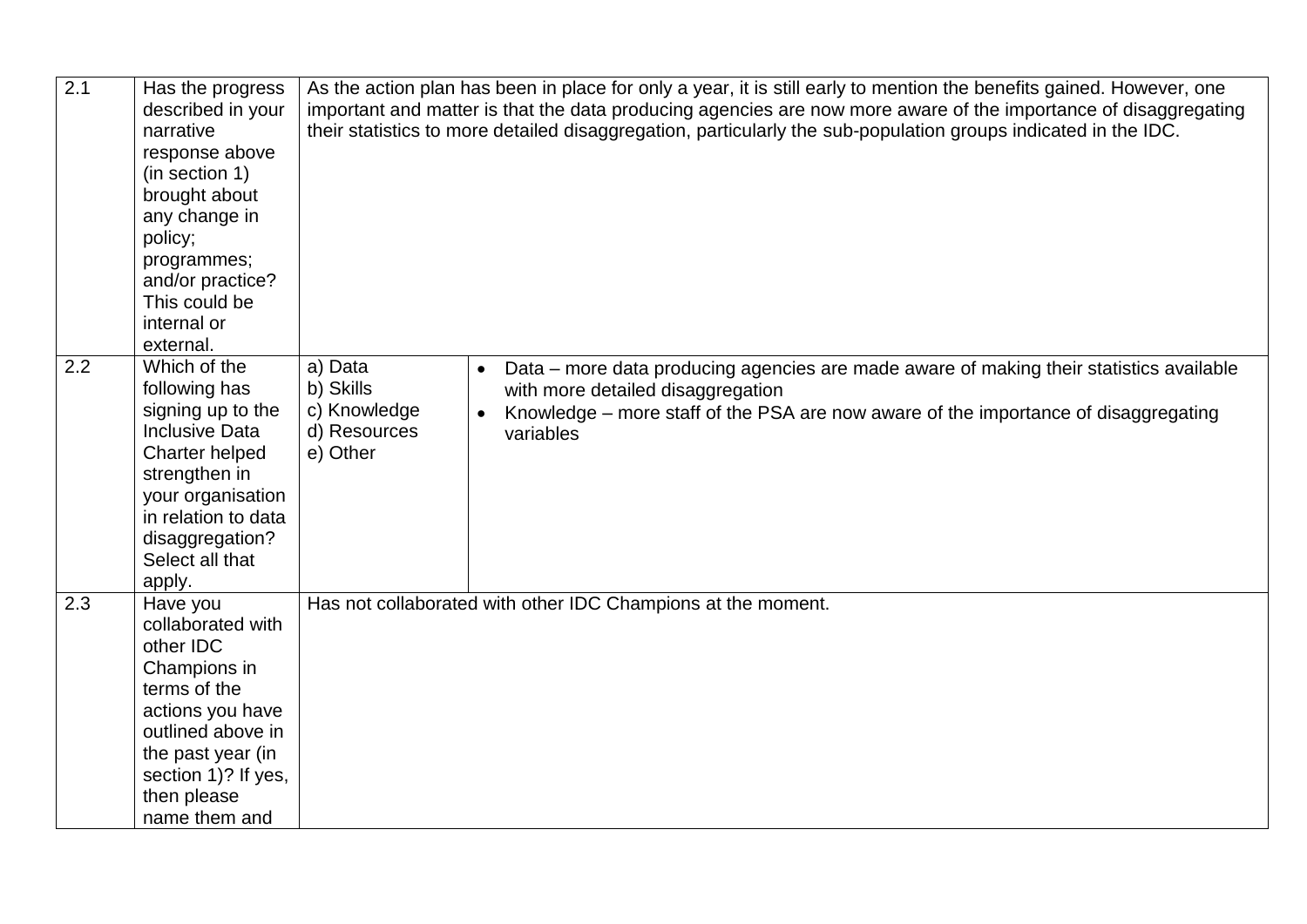|                  | describe what<br>vou did.                                                                                                                                                  |                                                                                                                                                                                                                                                                                                                                                                                                                                                                                                                                                                                                                                                                                                                                                                                                                                                                                                                                                                                                                                                                                                                                                                                                                                                                                    |
|------------------|----------------------------------------------------------------------------------------------------------------------------------------------------------------------------|------------------------------------------------------------------------------------------------------------------------------------------------------------------------------------------------------------------------------------------------------------------------------------------------------------------------------------------------------------------------------------------------------------------------------------------------------------------------------------------------------------------------------------------------------------------------------------------------------------------------------------------------------------------------------------------------------------------------------------------------------------------------------------------------------------------------------------------------------------------------------------------------------------------------------------------------------------------------------------------------------------------------------------------------------------------------------------------------------------------------------------------------------------------------------------------------------------------------------------------------------------------------------------|
| $\overline{2.4}$ | Are there specific<br>Champions you<br>would like to<br>collaborate with<br>over the next<br>year; and if yes,<br>what on?                                                 |                                                                                                                                                                                                                                                                                                                                                                                                                                                                                                                                                                                                                                                                                                                                                                                                                                                                                                                                                                                                                                                                                                                                                                                                                                                                                    |
| 2.5              | Have you shared<br>practice with<br>other<br>countries/organis<br>ations on the<br>actions you<br>outline in Section<br>1? If so, please<br>name them and<br>what you did. | During 8 <sup>th</sup> Session of the ASEAN Community Statistical System Committee held on 10-11 October 2018 in<br>Singapore, the Philippine Action Plan on the Inclusive Data Charter (PhilIDC) 2018-2023 was presented by<br>the representative of the Philippine Statistics Authority. The meeting was attended by the heads of NSOs of<br>ASEAN member-stated and international organizations. The presentation served as an advocacy to provide<br>disaggregating variables responsive to the data needs of the SDGs and in particular in assuring that "no one<br>is left behind."<br>During the 6 <sup>th</sup> Session of the UNESCAP Committee on Statistics held on 16-19 October 2019, the Philippine<br>Action Plan on the Inclusive Data Charter (PhilIDC) 2018-2023 was presented by the representative of the<br>Philippine Statistics Authority (PSA) to the Asia-Pacific national statistics offices (NSO) heads and<br>representatives in the side event entitled "The Inclusive Data Charter: Making Everyone Count", which was<br>organized by the Global Partnership for Sustainable Development Data (GPSDD). (See presentation here:<br>https://www.unescap.org/sites/default/files/PSA_action_plan_on_the_Inclusive_Data_Charter_CST6_side_e<br>vent.pdf) |
| 2.6              | Have you<br>encouraged other<br>countries/organis<br>ations to sign up<br>to the Inclusive<br>Data Charter? If<br>yes, which were<br>these?                                | During the 8 <sup>th</sup> Session of the ACSS Committee and the 6 <sup>th</sup> Session of the UNESCAP Committee on<br>Statistics held on 10-11 October 2019 and 16-19 October 2019, respectively, the PSA presented the PhillDC<br>2018-2023. Part of the presentation is a call for ASEAN and Asia-Pacific countries to sign up to the Inclusive<br>Data Charter.<br>In addition, the PSA provided comments on the draft UNESCAP Resolution, entitled "Implementation of the<br>Declaration on Navigating Policy with Data to Leave No One Behind", to include importance of the IDC<br>action plan and how the IDC action plan relates to the National Strategies for the Development of Statistics<br>(NSDS) of countries.                                                                                                                                                                                                                                                                                                                                                                                                                                                                                                                                                    |
|                  |                                                                                                                                                                            | <b>3. CHALLENGES - IMPLEMENTING YOUR ACTION PLAN</b>                                                                                                                                                                                                                                                                                                                                                                                                                                                                                                                                                                                                                                                                                                                                                                                                                                                                                                                                                                                                                                                                                                                                                                                                                               |
| 3.1              | What, if any,<br>have been the<br>challenges with<br>implementing                                                                                                          | The challenges have been the financial resources to support the generation of data with disaggregating variables.<br>Further, the design of some surveys has to be revised to consider the inclusion of data items that will produce<br>disaggregating variables.                                                                                                                                                                                                                                                                                                                                                                                                                                                                                                                                                                                                                                                                                                                                                                                                                                                                                                                                                                                                                  |